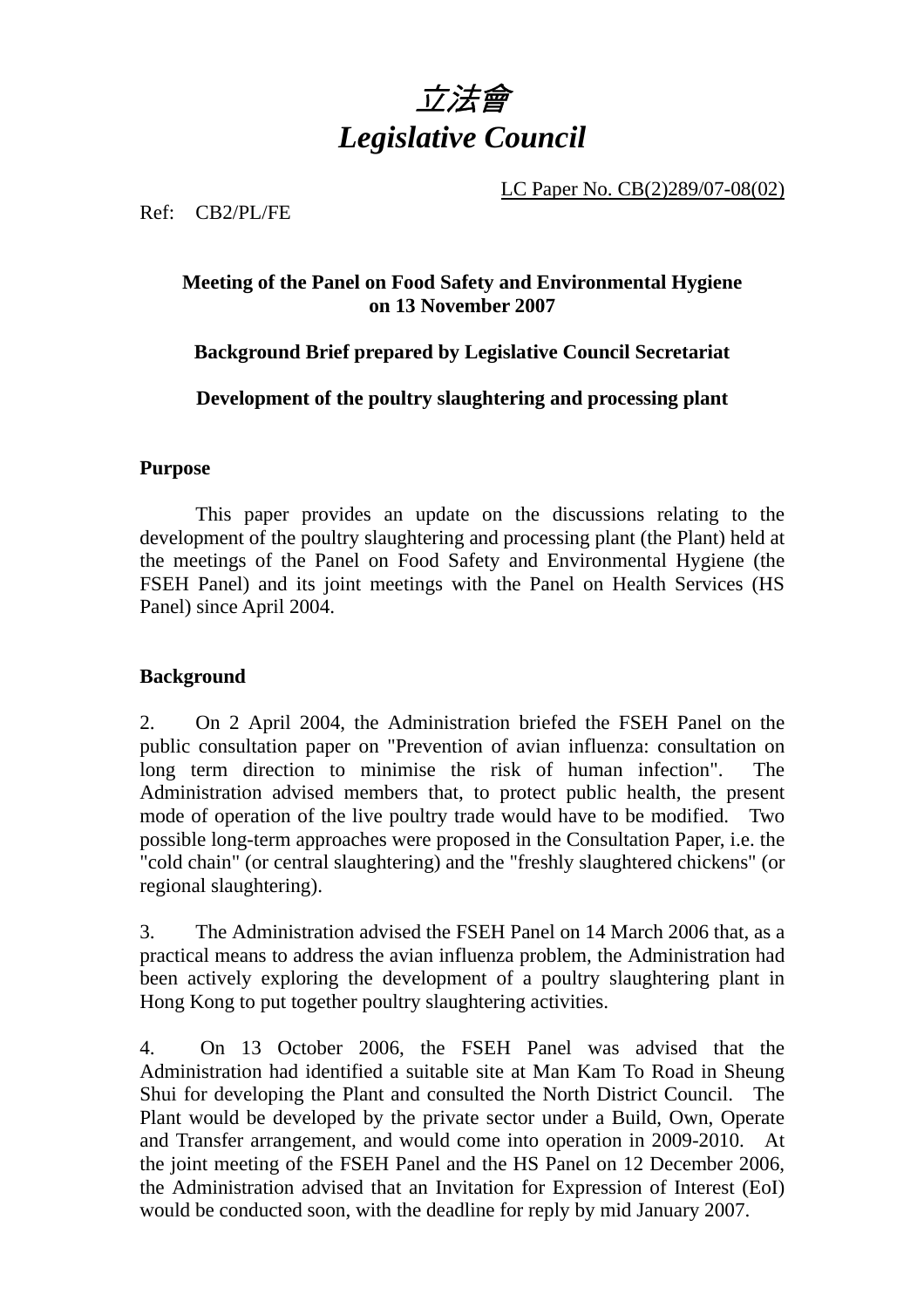5. On 13 March 2007, the Administration briefed the FSEH Panel on the outcome of the invitation for the EoI exercise for the Plant. Members noted that six submissions were received from local and overseas prospective operators, and that there were proposals in the submissions suggesting that the Plant might operate as a slaughterhouse cum wholesaler or expand to provide higher-value added products and services, source live poultry from other provinces on the Mainland apart from Guangdong. The Administration advised that it intended to invite open tenders for developing the Plant by the end of 2007, following the introduction of the legislation on the Plant and the completion of the Environmental Impact Assessment. Upon the commissioning of the Plant, all live poultry would be delivered directly from import and local farms to the Plant, and the sale of live poultry in retail outlets would be prohibited.

#### **The FSEH Panel's visit to overseas poultry slaughtering plants**

6. A delegation of the FSEH Panel conducted a visit to Singapore and Kuala Lumpur to obtain first-hand information about the operation of poultry slaughtering plants in these places in July 2006. The observations of the delegation are in **Appendix I**.

## **Main discussions relating to the development of the Plant**

#### Central slaughtering approach and regional slaughtering approach

7. The FSEH Panel held a special meeting to gauge the views of experts and the trade on the "cold chain" and "freshly slaughtered chickens" approaches. While the medical experts considered the "cold chain" option the most effective approach to prevent avian influenza, most members and representatives from the live poultry trade strongly opposed this option. They were concerned that the proposed "central" slaughtering plant would not be able to compete with the poultry processing plants on the Mainland, and the live poultry trade in Hong Kong would be wiped out eventually, as in the case of live geese and ducks trade after 1997.

8. While the live poultry trade also opposed the "freshly slaughtered chickens" option, some members considered that this approach could be further explored. Under this option, slaughtering of live poultry would be conducted in a few regional slaughtering plants.

9. When the FSEH Panel discussed the proposal for developing a poultry slaughtering plant in Hong Kong, some members considered that the Administration should proceed with the development of the slaughtering plant immediately so as to achieve the objective of segregating humans from live poultry. Some other members, however, held the view that re-configuration of poultry stalls in some markets to segregate live poultry from customers, as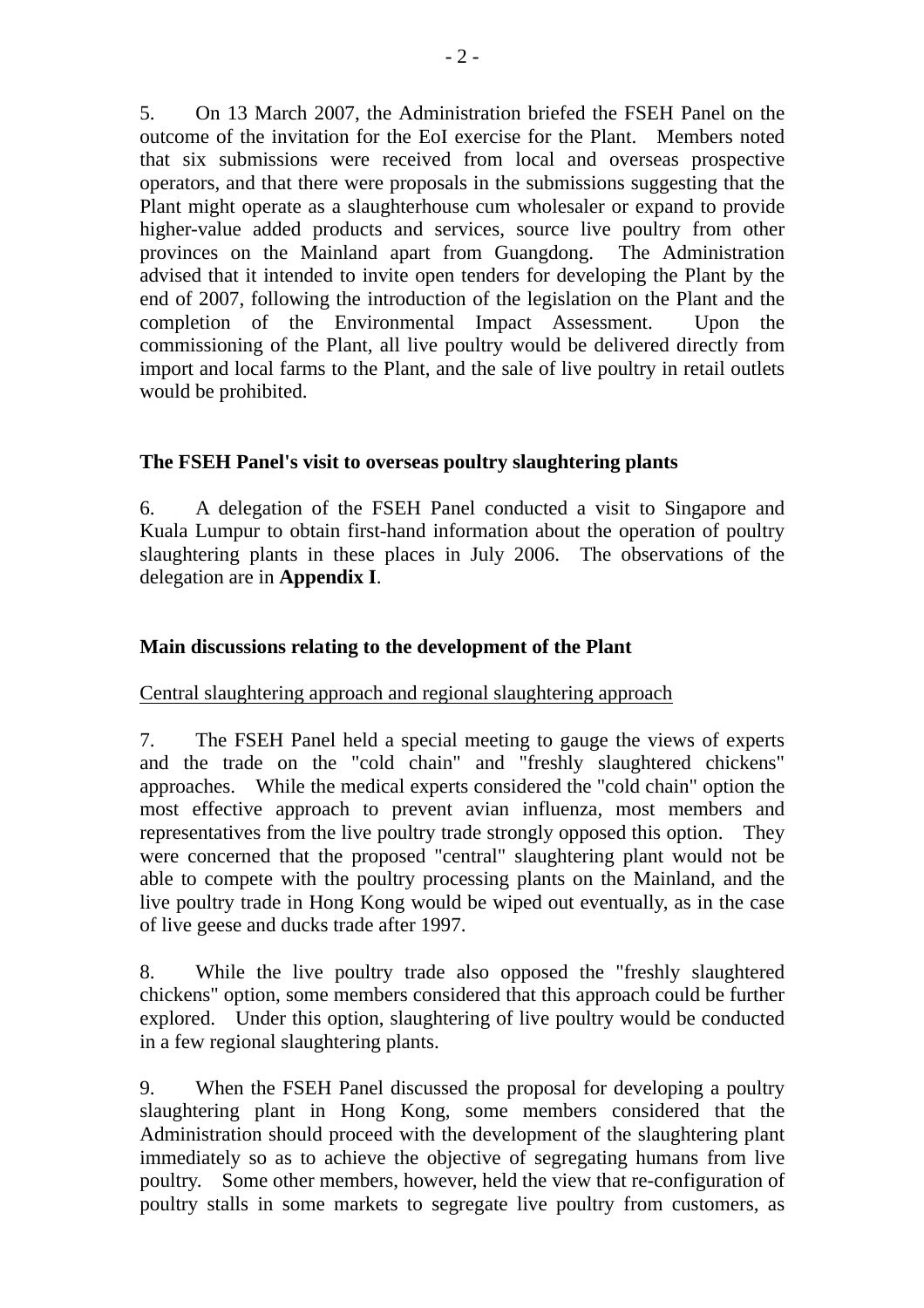advocated by the Administration, was effective in reducing customer contact with live poultry. They doubted the need for developing a "central" poultry slaughtering plant.

10. Some members expressed strong reservations about the proposed establishment of a "central" poultry slaughtering plant and doubted the effectiveness of the plant in reducing the risk of avian influenza outbreak.

11. The Administration explained that, under existing modus operandi of the live poultry trade, it would be difficult to achieve human-poultry segregation as there were poultry stalls in markets. The risk of avian influenza would be greatly reduced as the Plant was situated in Sheung Shui which was only about five-minute's drive from the border. Moreover, the Plant would adopt an enclosed and nuisance containing system where live chickens would be kept inside and within an entirely enclosed environment. Other safety measures would also be put in place to prevent the infection of avian influenza.

## Impact on the livelihood of the live poultry trade and related trades

12. Some members pointed out that the "cold chain" approach would drive the live chicken operators out of business and could lead to unemployment of many live poultry workers. They urged the Administration to address the concerns of the trade.

13. According to the Administration, an extra-gratia payment (EGP) would be provided to those poultry farmers, wholesalers and retailers who chose to surrender their licences/tenancies under the voluntary surrender scheme. Assistance would be provided to those workers of live poultry farms/wholesalers/retailers/transporters who became unemployed as a result of their employers ceasing operation under the voluntary surrender scheme. The Administration's proposals for the voluntary surrender scheme of licences/tenancies for the live poultry retailers and for the live poultry farmers/ wholesalers/retailers/transporters were approved by the Finance Committee on 2 July 2004 and 8 July 2005 respectively. A summary of the proposals are in **Appendix II**.

14. Some members considered that the Administration should provide financial assistance to the affected traders and workers to help them switch to other business. They expressed disappointment that the Administration did not have a specific plan to address the concerns and problems of the live poultry trade.

15. Some members reiterated their concern and urged the Administration to provide financial assistance to poultry workers. They expressed strong dissatisfaction that, despite the fact that a motion urging the Government to introduce relief measures and compensation policies to the live poultry trades was carried at the Council Meeting on 29 November 2006, the Administration did not consult the affected trades and work out any proposals to assist the live poultry trade and the affected trades. They pointed out that the change in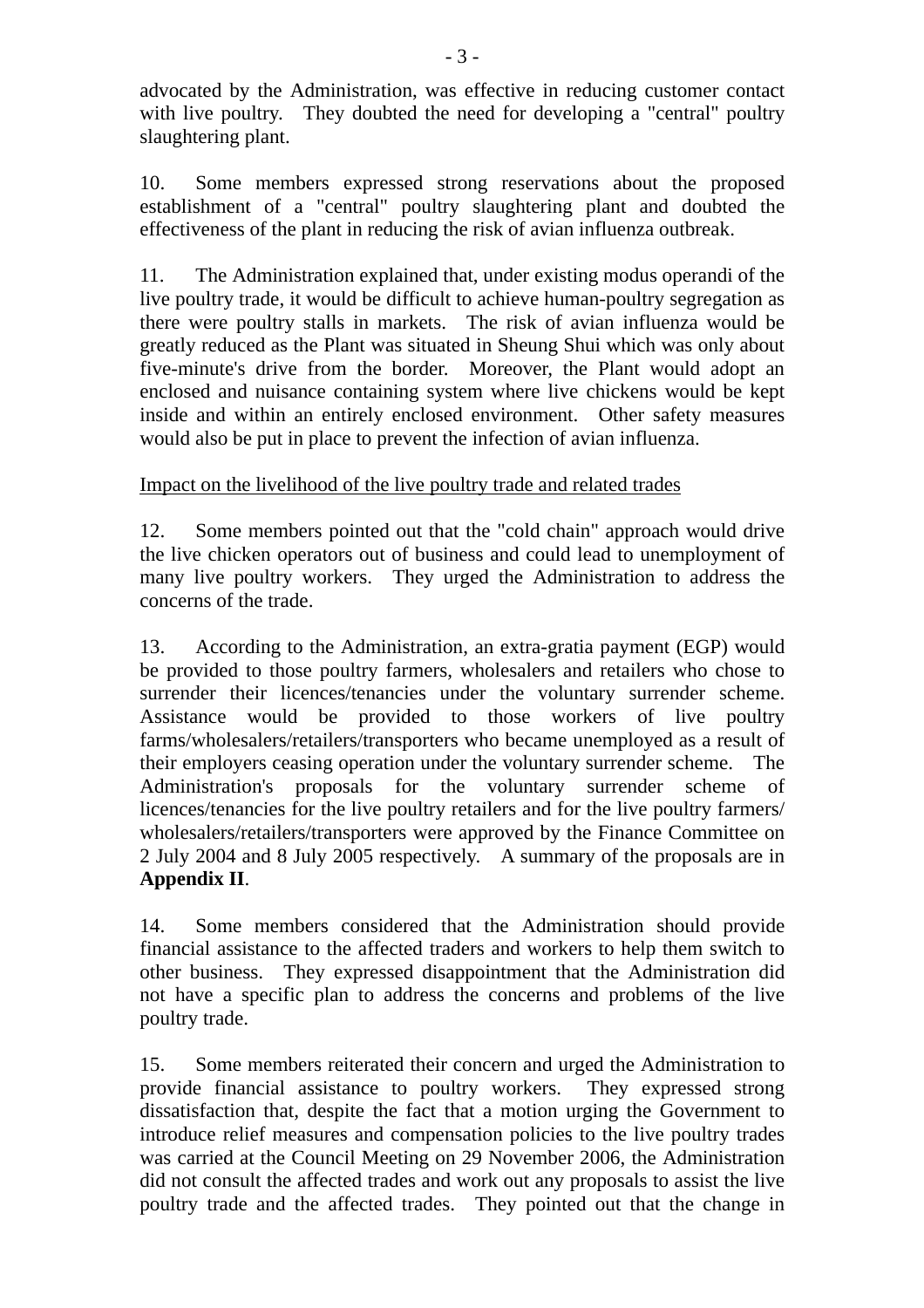policy on the live poultry trade would wipe out the whole trade.

16. The Administration explained that, when the voluntary surrender scheme was launched, the live poultry trade was fully aware that the fundamental mode of operation of the poultry industry, including production, marketing and sales, would be changed. The Administration also pointed out that the local poultry farms could continue to operate even after the slaughtering plant came into operation. However, given that the sale of live poultry at retail outlets would be prohibited, all live poultry would have to be slaughtered at the proposed poultry slaughtering plant. A progress report from the Administration on the motion debate on "Relief Measures and Compensation Policies for Live Poultry Trades" is in **Appendix III**.

17. At the FSEH Panel meeting on 13 March 2007, some members reiterated their view that the Administration should consult the affected trade including live poultry wholesalers, retailers, workers and transporters on the proposals for EGP/financial assistance prior to the enactment of the relevant legislation and invitation for the tender. Hon Tommy CHEUNG pointed out that, when the Administration consulted the Panel on the proposals for the provision of EGP to the live poultry wholesalers, retailers, workers and transporters under the voluntary surrender scheme for returning the licences/tenancies, the Panel held the view that the EGP was insufficient and unattractive and was not supportive of the proposal.

### Financial viability of the Plant

18. Members expressed concern about the financial viability of the proposed poultry slaughtering plant as it would face keen competition from chilled chicken supplied by the Mainland. Some members considered that the failure experience of the slaughtering plant for ducks and geese at the Western Wholesale Food Market provided valuable reference in making a decision on developing a slaughtering plant for live chickens.

19. Some members pointed out that one of the reasons attributing to the viability of the operation of poultry slaughtering plants in Singapore was the banning of chilled chickens from other places. They were worried that, if there was no response to the Administration's Invitation for EoI, the Administration would consider offering privileged terms to the operator of the plant such as land allocation or interest free loan.

20. The Administration advised that, according to the report of the financial feasibility study, the plant was considered commercially viable. With better regulatory control over the hygienic conditions of the plant, chilled chickens which were freshly slaughtered in Hong Kong should have an edge over chilled chickens from the Mainland.

#### Monopoly of the supply and distribution of freshly slaughtered chickens

21. Members expressed concern about the monopoly over the supply of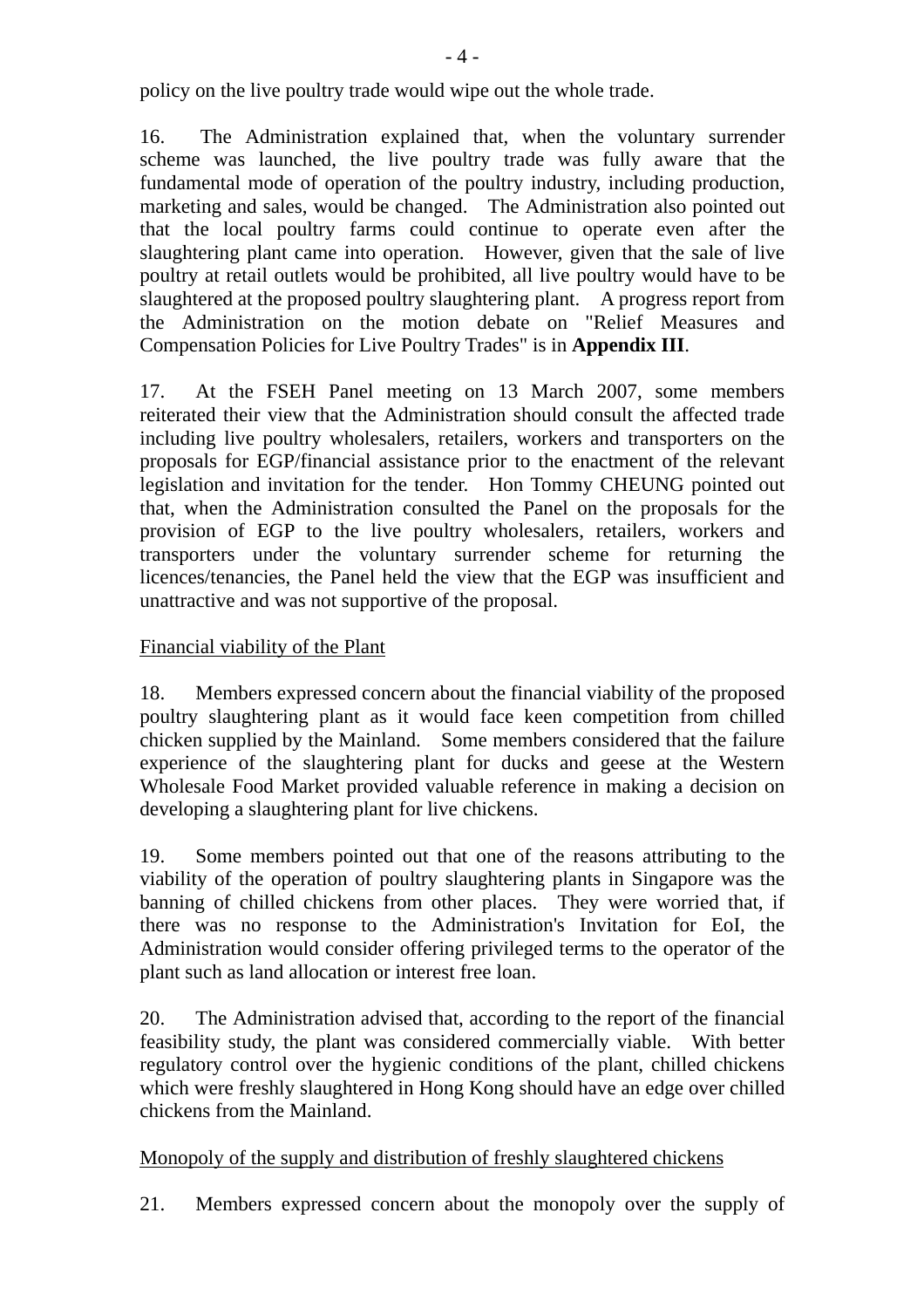freshly slaughtered chickens, which would result in higher retail prices. Some members pointed out that most chilled chickens were sold at retail outlets operated by the two major supermarket chains. They expressed concern that the future market of chilled chickens would be monopolised by one of these supermarket chains if either one of them successfully bid for the operation of the slaughtering plant. Members reiterated their concern about the monopolistic situation of future supply of freshly slaughtered chickens at the joint meetings of the FSEH Panel and the HS Panel on 17 June and 12 December 2006.

22. When the Administration briefed members on the outcome of the invitation for EoI exercise for the Plant on 13 March 2007, members also expressed concern about the monopolistic situation of the future operator of the Plant if the Plant would provide slaughtering, dressing, chilling as well as food processing business.

23. The Administration explained that the plant operator would be selected through open tender and that provisions would be included in the tender documents to require the plant operator to reserve sufficient capacity to meet the demand of local farms and provide slaughtering service at the same charge for the importers of poultry from the Mainland, buyers of local poultry and local poultry farmers.

### Supply of freshly slaughtered (or "warm") chickens

24. Hon Tommy CHEUNG pointed out that the public preferred freshly slaughtered or "warm" chickens to chilled chickens. He envisaged that there would be strong objection from the food trade if the Administration failed to honour its previous undertaking that freshly slaughtered chickens would be supplied to licensed food premises by the Plant. He was strongly of the view that the Administration should specify clearly the daily capacity of the Plant for chilled chickens and freshly slaughtered chickens in the tendering documentation.

25. At the briefing made by the Secretary for Food and Health on 12 October 2007, the Administration informed the FSEH Panel that the Food and Environmental Hygiene Department had conducted recently a study, the result of which revealed that slaughtered chickens without chilling would be suitable for consumption for up to 24 hours if stored at or below  $7^{\circ}$ C. In view of the study result, the Administration would allow the poultry slaughtering and processing plant to introduce "freshly slaughtered chickens" for the market. The Administration also advised that it planned to introduce the bill on the development of a poultry slaughtering and processing plant into the Legislative Council by the end of 2007 or early 2008.

#### **Latest developments**

26. The Administration will brief the FSEH Panel on 13 November 2007 on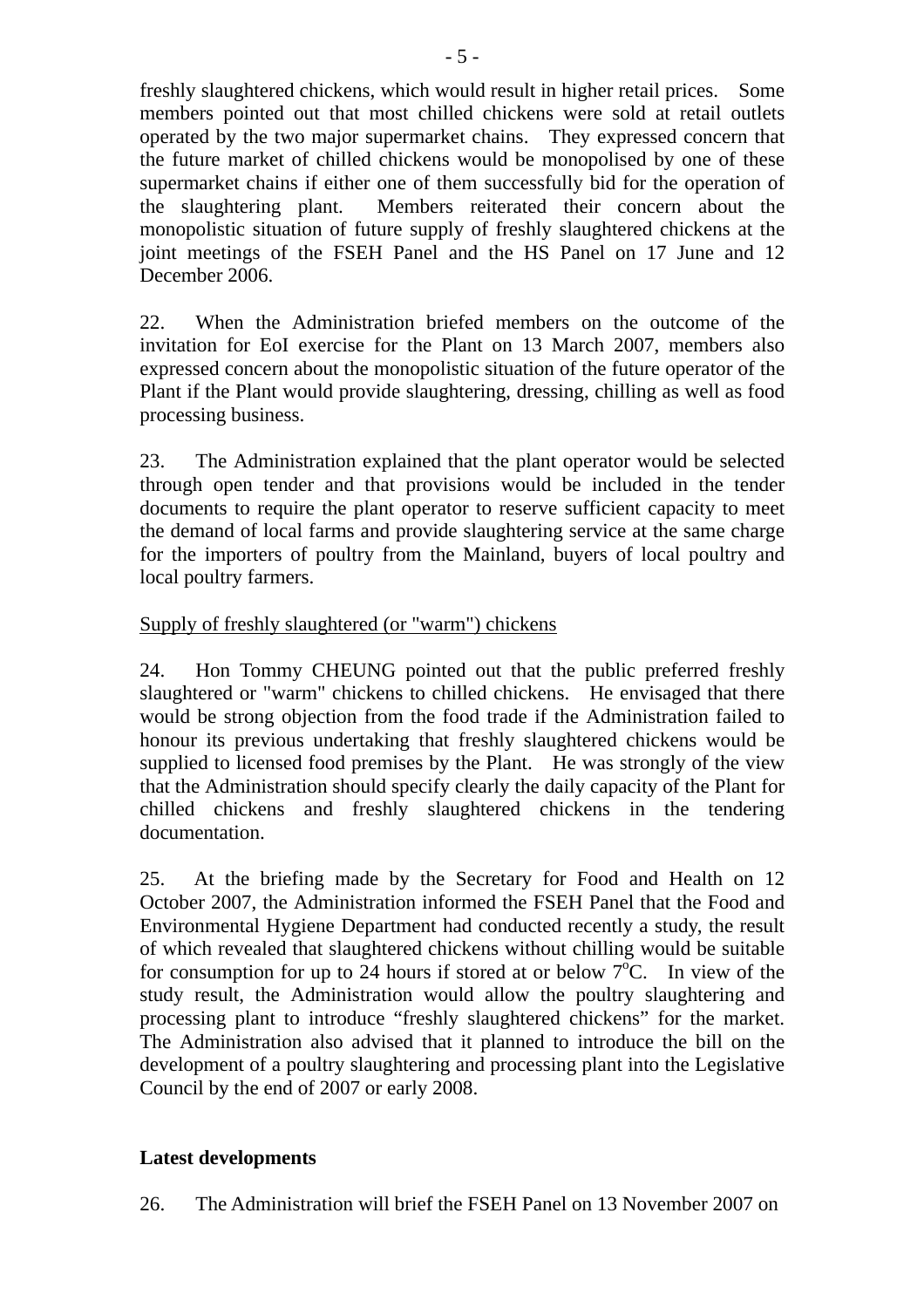the latest progress of the development of the Plant.

## **Relevant papers**

27. A list of relevant papers and documents is in **Appendix IV** for members' easy reference. The papers and documents are available on the Council's website at http://www.legco.gov.hk/english/index.htm.

Council Business Division 2 Legislative Council Secretariat 7 November 2007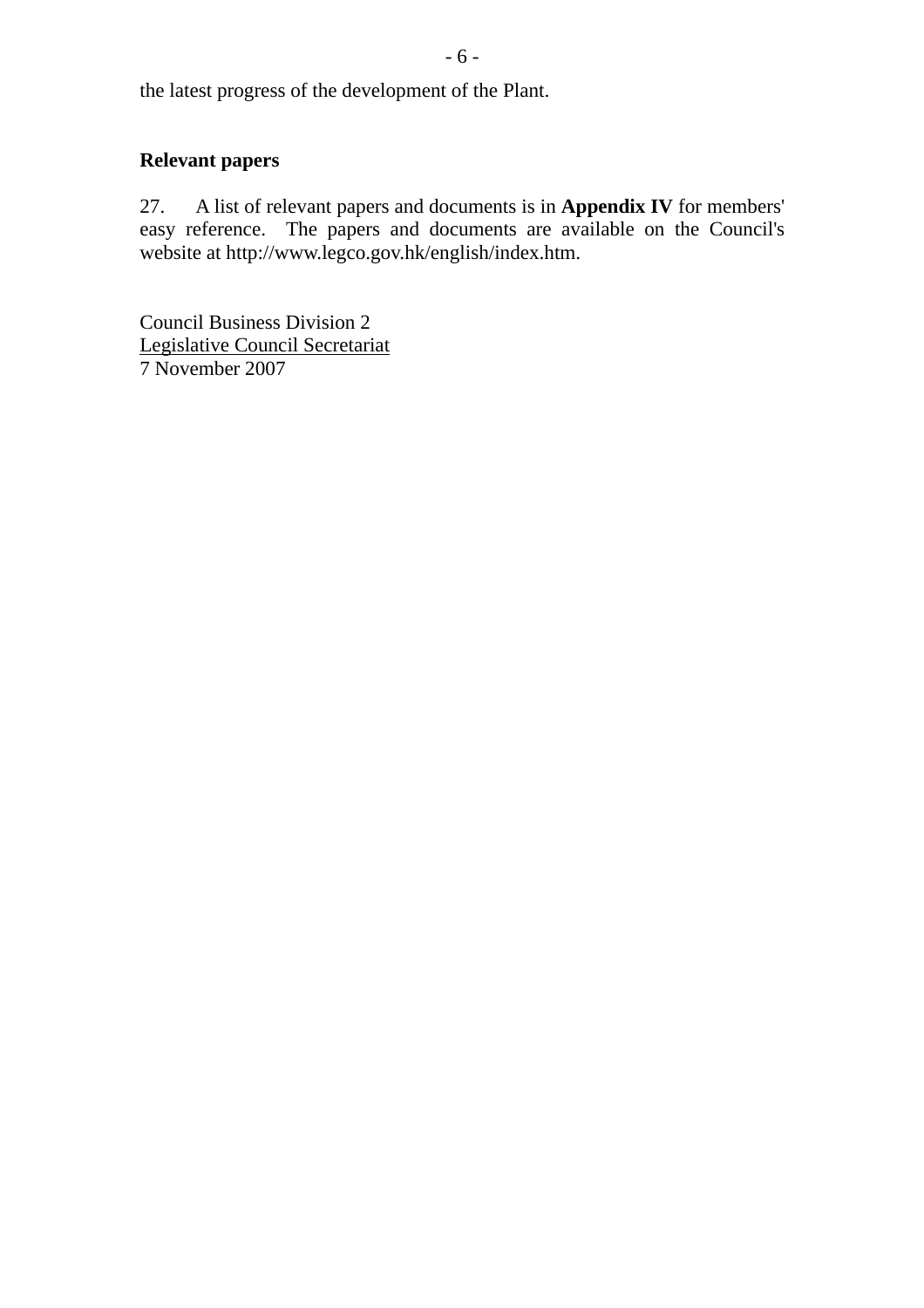#### Appendix I

#### Extract from the Report of the Panel on Food Safety and Environmental Hygiene on its duty visit to study the operation of poultry slaughtering in Singapore and Kuala Lumpur

#### **Chapter 5 – Observations**

#### **General**

 $5.1$ The delegation is of the view that the information obtained during the visit on poultry slaughtering and food safety measures has provided useful reference for Hong Kong. The observations of the delegation are given in the following paragraphs.

#### Poultry slaughtering process

 $5.2$ The delegation is impressed by the advanced technology adopted by the two poultry slaughtering plants which they visited in Singapore and Kuala Lumpur. The delegation finds both the water-chilled and air-chilled technologies in processing carcasses impressive, and the latter technology more advanced. The slaughtering process reduces human contamination as a result of the minimal physical contact. Particularly noteworthy is the attention given to the hygienic principles in design implemented by these plants in segregating "dirty" and "clean" operations, and the requirement for workers to don protective clothing and to undergo hand and boot wash when entering the processing area.

 $5.3$ The delegation is highly impressed by the stringent monitoring by the AVA in Singapore over the regulation of the overall operation and the slaughtering process, and over the requirement for poultry slaughter-houses to comply with the relevant legislation. AVA has also taken active precautionary measures to prevent and control the outbreak of avian influenza in Singapore.

5.4 The delegation notes that the dressed chickens should be chilled down to 4°C after they have been shackled in high temperature, and the practice in Singapore is to bring down the temperature of the carcasses within 30 minutes after shackling. As the Hong Kong Special Administrative Region Government has proposed that freshly slaughtered or "warm" chickens would be delivered to customers within two hours in Hong Kong, the delegation has doubt over the viability of this proposal as bacteria can multiply rapidly.

#### Poultry slaughtering plants

 $5.5$ The delegation has noted that although the slaughtering of live chickens in Singapore has to be carried out in a poultry slaughtering plant licensed by the AVA, such slaughtering is not handled centrally by one single plant. There are 10 plants in different locations in Singapore for slaughtering live chickens.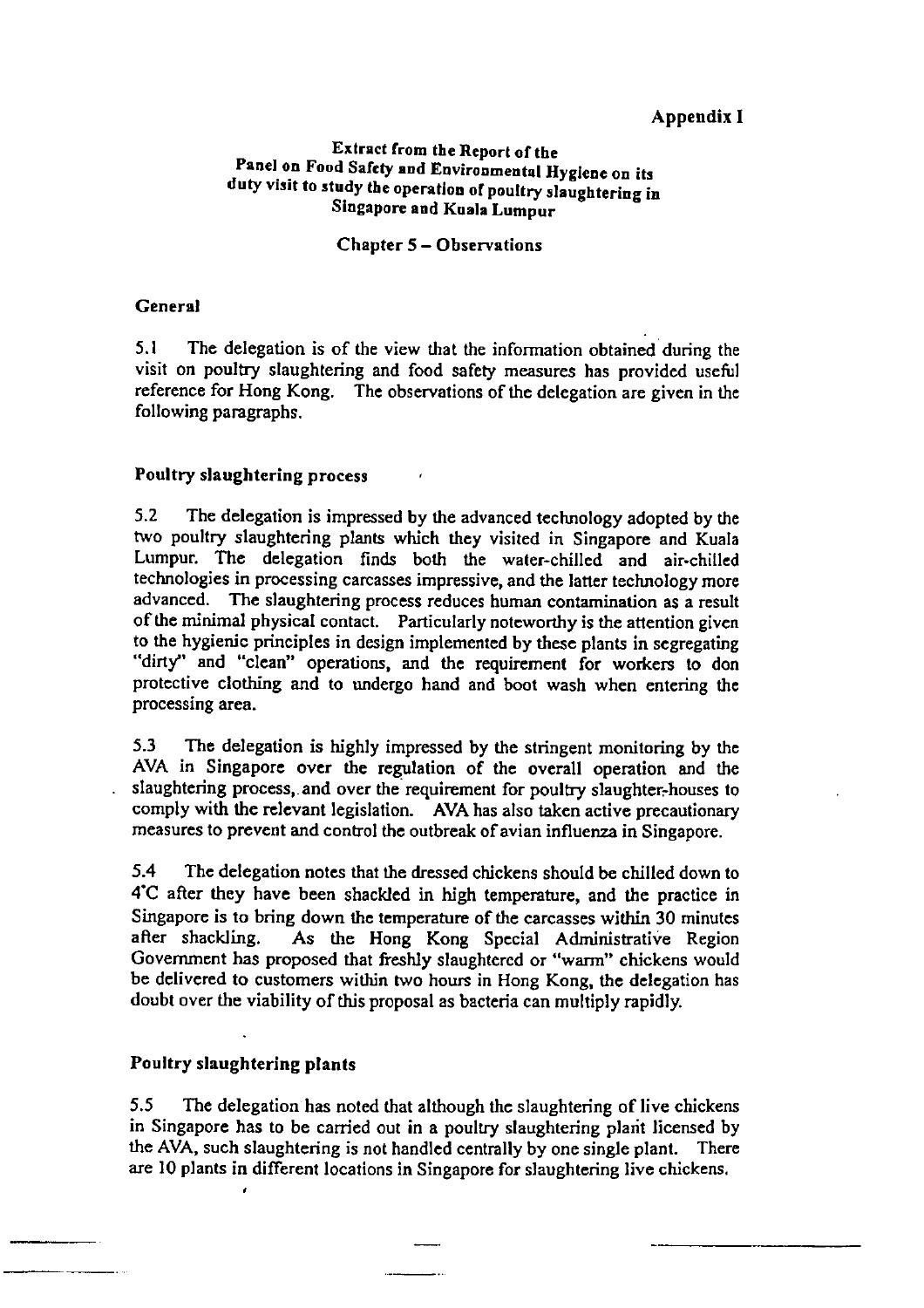To minimise environmental impact, the delegation notes that the poultry  $5.6$ slaughtering plants are located away from residential areas and the vehicles transporting live poultry pass through as few residential areas as possible.

As regards the viability of the poultry slaughtering plants, the delegation  $5.7$ has noted that the banning of chilled chickens from Malaysia to Singapore is one of the main reasons attributing to their viability in Singapore. The delegation has also noted that the major competition faced by suppliers of chilled chickens in Singapore is from frozen chickens.

#### Markets/hawker centres in Singapore

The delegation has found the measures adopted by the NEA in 5.8 Singapore very effective in ensuring food safety at the retail end. These include the requirement for meat stallholders to equip their stalls with display chillers for the sale of pork, poultry, beef and mutton, for all food handlers to attend basic food hygiene course and pass examination, be vaccinated against typhoid, and go for tuberculosis screening for those age 45 and above, and the adoption of a grading system to let the public know the hygiene standards of the cooked food stalls they patronise.

The delegation also finds the hygiene standards of markets/hawker 5.9 centres they visited to be of a very high standard. This is attributed to the proactive health education and dialogue which the Singapore Government has conducted to raise the awareness of the public and the trade about the importance of environmental hygiene and food safety. Members consider particularly commendable the Hawker Centres Upgrading Programme launched by the NEA in 2001 at an estimated cost of S\$420 million to upgrade all Government markets/hawker centres over a period of 10 years. In addition, the arrangement for stallholders in Government markets to be allowed to prepare siu mei at their stalls is a testament of the flexible approach adopted by the NEA to meet the demand of consumers.

#### **Conclusion**

5.10 The delegation has found the visit to Singapore and Kuala Lumpur very enlightening and useful. The detailed briefings and exchange of views between the delegation and the officials and executives in Singapore and Kuala Lumpur have provided useful reference when Members consider the Government's proposal for the setting up of a central poultry slaughtering system in Hong Kong.

Council Business Division 2 Legislative Council Secretariat 15 September 2006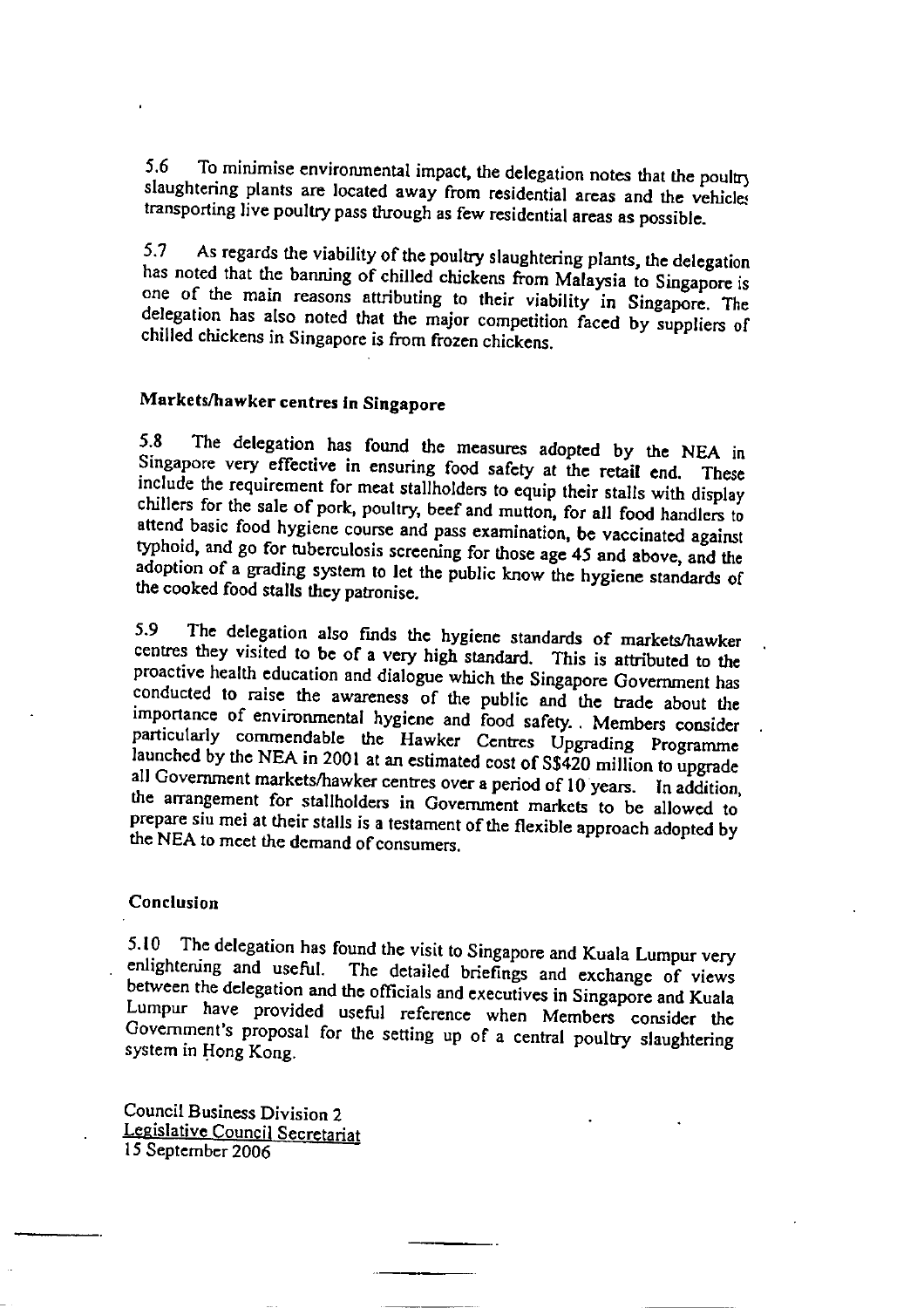#### **A summary of the Administration's proposed incentive packages for the live poultry retailers/farmers/wholesalers/transporters and the affected workers**

#### **The Finance Committee's meetings on 2 July 2004 and 8 July 2005**

 The Finance Committee (FC) at its meeting on 2 July 2004 approved an allocation of **\$329,000,000** for the Administration's proposed incentive package for live poultry retailers to surrender their licences or tenancies, loans to live poultry retailers continuing operation, and providing retraining and one-off grants to assist affected workers in the live poultry retail trade. On 8 July 2005, FC approved another allocation of **\$380.1 million** to fund the Administration's proposed incentive packages for live poultry farmers, wholesalers and transporters to encourage them to voluntarily surrender their licences/tenancies, to provide one-off grants to assist affected local workers of the live poultry farm/wholesale/transport industry, and to provide loans to live poultry transporters without monthly car park tenancies in the Wholesale Markets to upgrade/convert their vehicles.

#### **Live poultry retailers**

#### Voluntary surrender scheme of live poultry retailers

2. Under the voluntary surrender scheme, ex-gratia payment (EGP) was payable to poultry retailers who chose to surrender their tenancies of live poultry stalls in public markets or fresh provision shop (FPS) licences with endorsement to sell live poultry. According to the Administration, EGP was calculated on the basis of 39 months' average rental of live poultry stalls at public markets with particular reference to EGP for the resumption of stalls in the Central Market plus an additional 12-month average rental taking into account that the retailers were not allowed to re-establish their new business to sell live poultry elsewhere.

3. All live poultry stalls were divided into five major categories according to their size. EGP was based on the maximum size of that particular category, the details of which are provided below -

| $\left( a\right)$                                          | $\mathbf b$                                      | (c)                                  | d)                                                                                                        | (e)                                  |
|------------------------------------------------------------|--------------------------------------------------|--------------------------------------|-----------------------------------------------------------------------------------------------------------|--------------------------------------|
| <b>Size</b><br>of stalls as assessed<br>by FEHD<br>$(m^2)$ | Size for<br>calculating<br><b>EGP</b><br>$(m^2)$ | <b>Estimated</b><br>no. of<br>stalls | <b>Proposed EGP</b><br>per stall (Note)<br>(rounded up to<br>nearest \$'000)<br>$\left( \text{\$}\right)$ | <b>Total</b><br>$(c)$ x $(d)$<br>\$) |
| Up to $15$<br>Above $15 - 25$                              | 15<br>25                                         | 91<br>425                            | 200,000<br>252,000                                                                                        | 18,200,000<br>107,100,000            |
| Above $25 - 35$                                            | 35                                               | 192                                  | 321,000                                                                                                   | 61,632,000                           |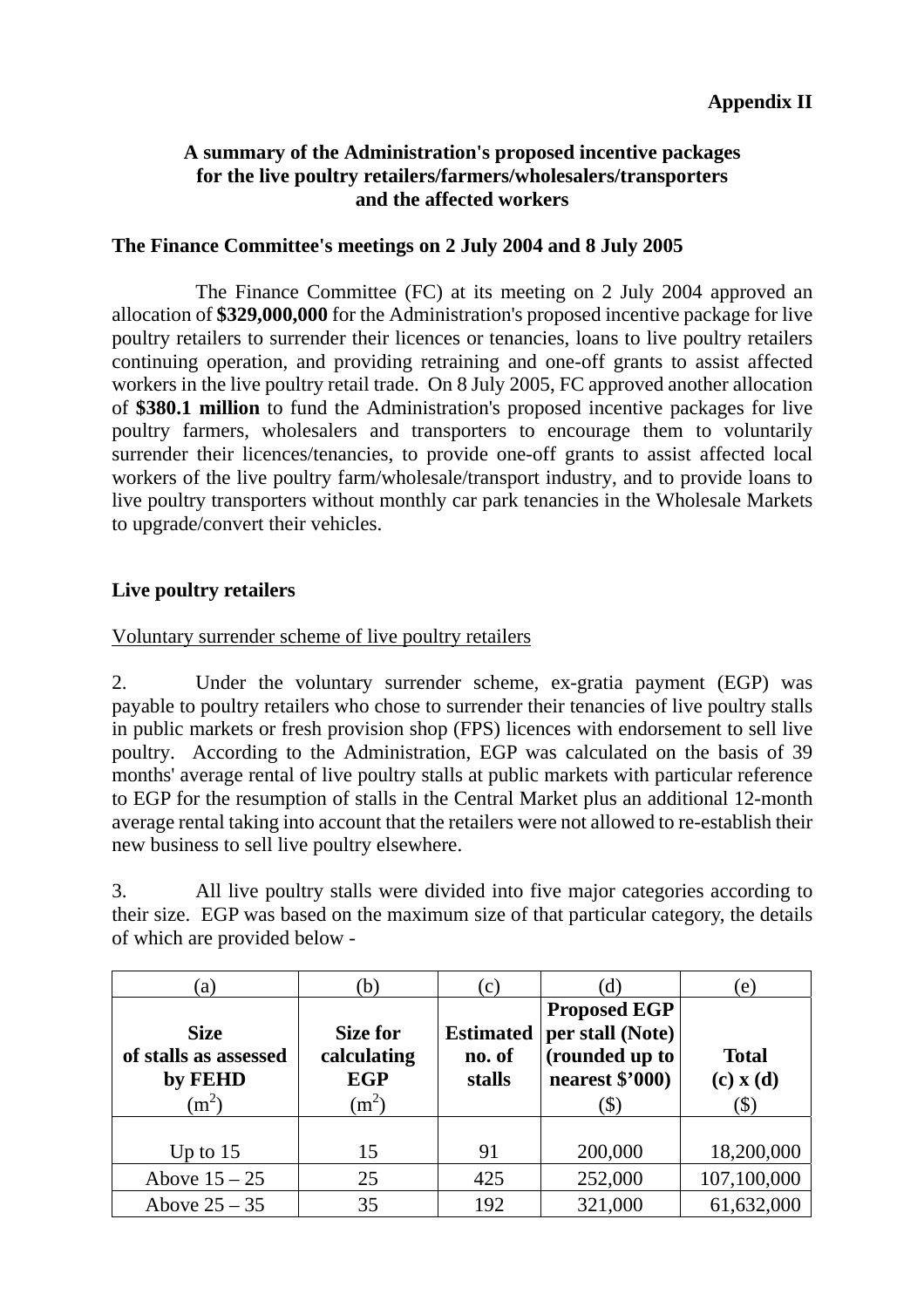| Above $35 - 45$ | 45 | 42  | 412,000 | 17,304,000  |
|-----------------|----|-----|---------|-------------|
| Above 45        |    | 64  | 503,000 | 32,192,000  |
| <b>Total:</b>   |    | 814 |         | 236,428,000 |

Loans to live poultry retailers

4. The Administration proposed to allocate **\$9,000,000** for offering loan facilities to licensees of all existing FPSs selling live poultry who chose to continue with their trading operations to upgrade their facilities so as to avoid human contacts with live poultry. The maximum amount of the proposed unsecured loan was set to **\$50,000 or 60%** of the refurbishment costs, whichever was less, per licence.

Extension of the application deadline for the voluntary surrender scheme and loan scheme

5. Under the Administration's original proposal approved by FC on 2 July 2004, the voluntary surrender scheme of licences/tenancies for live poultry retailers was for one-year only. Subsequent to FC's meeting, the Food and Environmental Hygiene Department invited live poultry retailers to submit EGP applications from 13 July 2004 to 12 July 2005.

6. At FC's meeting on 8 July 2005, the Administration proposed that the application deadline for the voluntary surrender scheme for live poultry retailers and the loan scheme for live poultry retailers to upgrade hygiene condition would also be extended to tally with the application deadline for the scheme for the live poultry farmers, wholesalers and transporters. The application deadline was subsequently extended to 4 August 2006.

## **Live poultry retail workers**

## Original proposal approved by FC on 2 July 2004

7. FC approved an allocation of **\$83,028,000** for funding the proposed tailor-made retraining courses inclusive of retraining allowance and one-off grants for live poultry retail workers. The Administration proposed to provide up to eight weeks of retraining courses to those affected workers within a six-month period from the date of cessation of business by their former employers who ceased operation under the voluntary surrender scheme. Workers could receive a special allowance of up to **\$8,000** if they had attended eight weeks of retraining courses and had attained at least 80% attendance in each of the retraining courses. For those affected workers who continued to remain unemployed after attending at least 80% of these tailor-made retraining courses within a six-month period from the date of cessation of business by their former employers, a one-off grant of **\$10,000** per affected worker was provided to assist them to meet their immediate financial needs.

#### Revised proposal approved by FC on 8 July 2005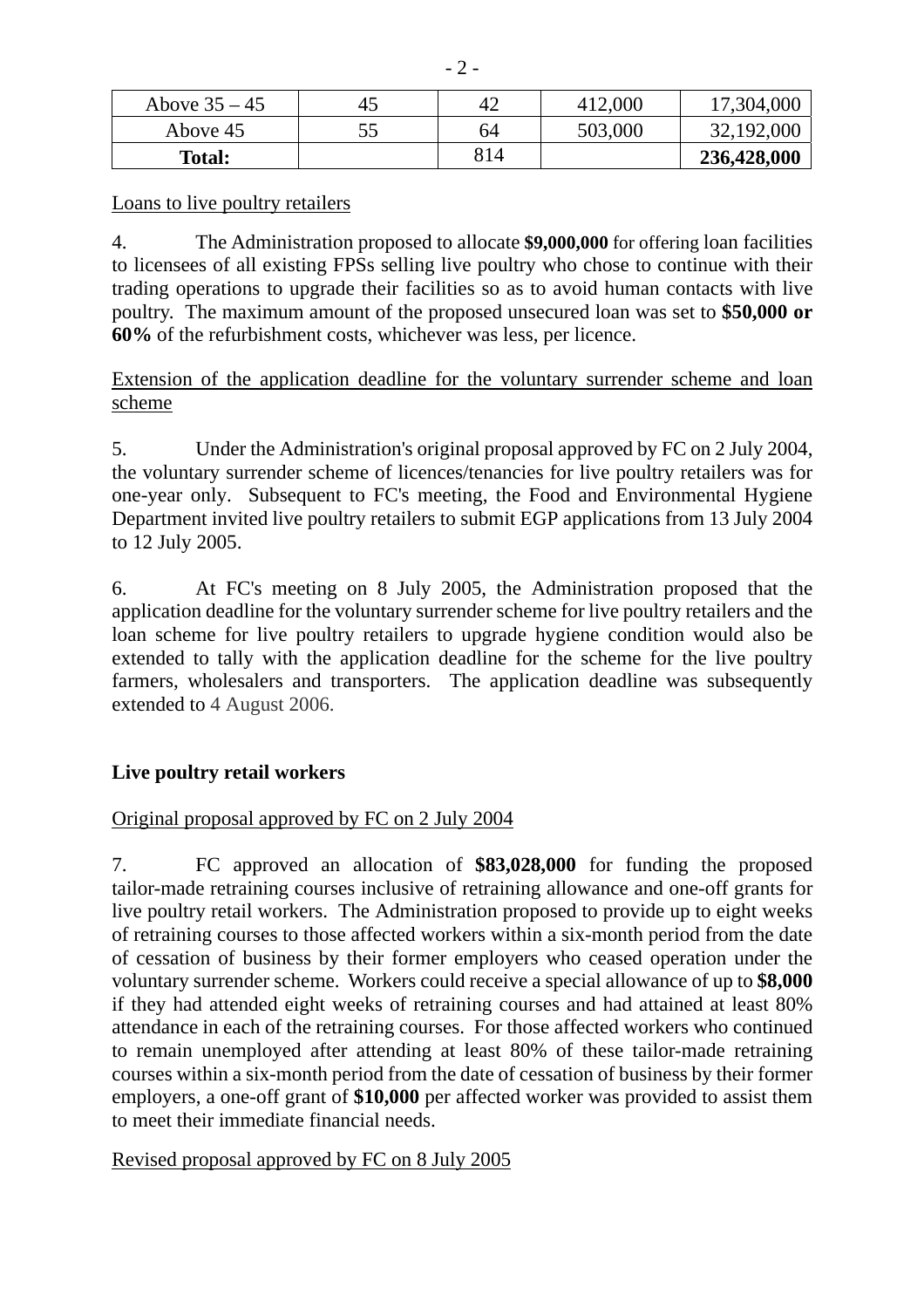8. FC approved the Administration's proposal to apply the same arrangements for providing a one-off grant of **\$18,000** to each worker of the live poultry farm, wholesale, retail and transport industry to those live poultry retail workers who become unemployed as a result of the employers ceasing operation under the voluntary surrender scheme. In view of the proposed arrangement, the retraining courses for live poultry retail workers and the associated arrangements (e.g. the provision of training allowance of \$8,000 and \$10,000 one-off grant after retraining for unemployed workers) were ceased.

### **Live poultry farmers**

9. According to the Administration, EGP calculation broadly followed the formulae for calculating ex-gratia allowances for poultry farmers and farm buildings affected by land resumption and clearance for public work projects, as approved by FC. To provide a better incentive for the licensees to surrender their livestock keeping licences, the Administration would -

- (a) assume that all poultry farm structures were fully enclosed so that a higher EGP for fully (as compared with partially) enclosed farm structures would result in the farm structure component;
- (b) assume that all farm structures were new so that the highest modification factor (i.e. 0.75) currently adopted in public development clearance could be used for calculating EGP for live poultry farms;
- (c) include in the EGP calculation a component accounting for the average installation cost of metallic chicken-rearing cages which were devices required by the Government to facilitate cage disinfection and prevent the harbouring of pathogens in chicken farms; and
- (d) provide an additional lump sum payment to chicken and pigeon farms to account for their investment in biosecurity facilities. For chicken farms, these biosecurity measures were mandatory requirements set out in the licensing conditions. A lump sum payment of **\$150,000** would be provided for each chicken farm. For pigeon farms, since these biosecurity facilities were of relatively smaller scale, the lump sum payment was set at **\$50,000** per pigeon farm. No additional lump sum payment would be provided for duck farms as none of them was in active commercial operation.

10. In addition, the Administration proposed to set a minimum EGP payable to chicken farms at **\$450,000** per licence to encourage smaller poultry farms to surrender their licences. For pigeon farms, it was considered inappropriate to apply a minimum EGP because of the difference in the level of investment and operation costs. Instead, an enhancement of **\$100,000** per licence was added to EGP amount derived from the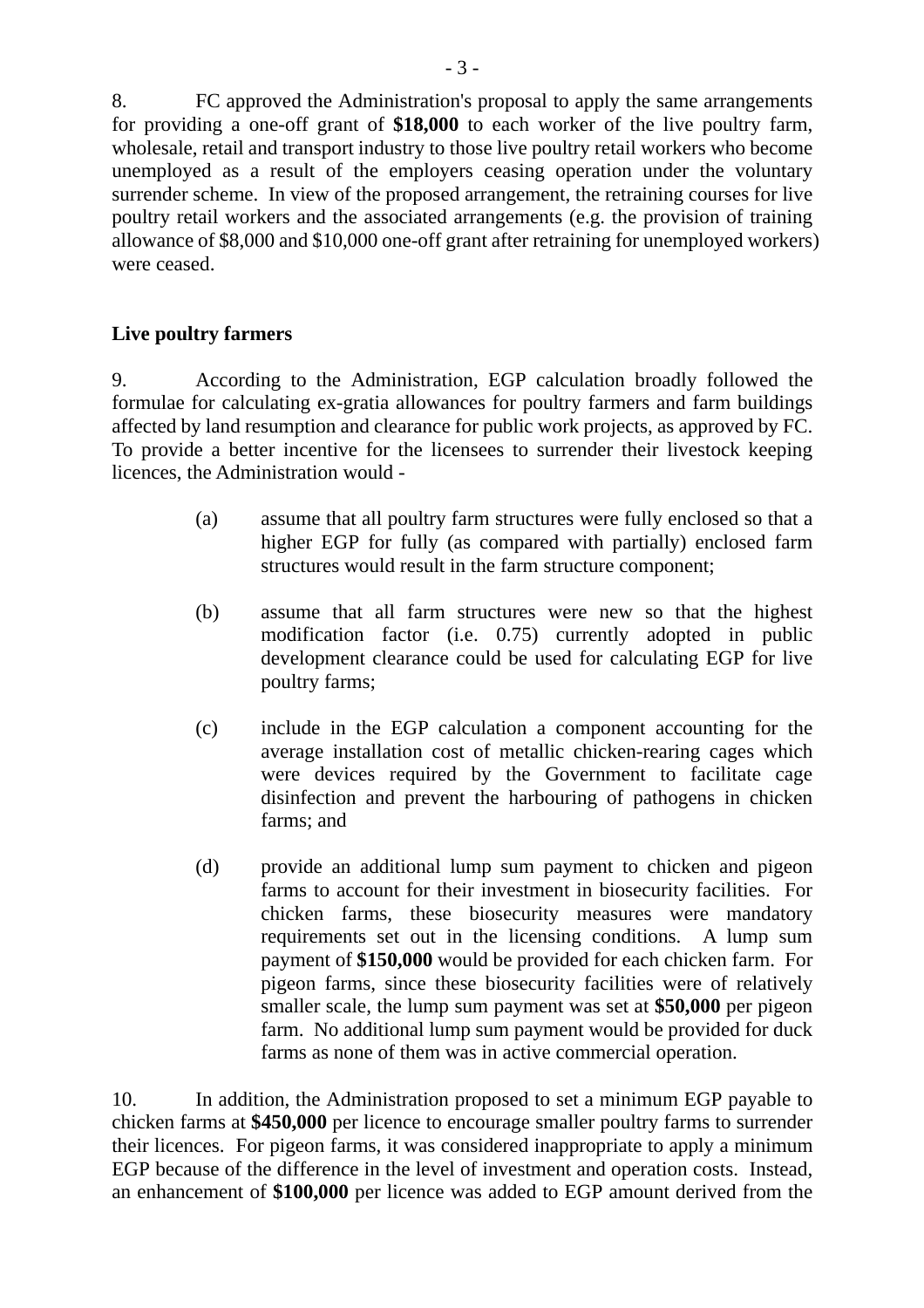formulae provided that the total amount of EGP payable per licence would not exceed \$350,000. For larger chicken farms with calculated EGP at \$450,000 and above and pigeon farms at \$350,000 and above, the eligible EGP was calculated using the formulae as set out in paragraph 9 above. For duck farms, as none of them were in active operation, EGP was calculated based on the above formulae but without the component accounting for farm operation. A maximum ceiling of **\$4.15 million** was set for EGP for larger poultry farms.

11. The total EGP for the chicken farms, pigeon farms and duck farms were as follows -

|            |               | <b>Number</b> | <b>Range of Building</b><br>Areas $(m^2)$ | <b>Estimated Total EGP</b><br>$$$ million) |
|------------|---------------|---------------|-------------------------------------------|--------------------------------------------|
| <b>EGP</b> |               |               |                                           |                                            |
|            | Chicken farms | 147           | 124 - 8 442                               | 267.65                                     |
|            | Pigeon farms  | 42            | $9 - 836$                                 | 24.60                                      |
|            | Duck farms    |               | $55 - 309$                                | 0.60                                       |
|            |               |               |                                           |                                            |
|            | <b>Total</b>  | 194           |                                           | 292.85                                     |
|            |               |               |                                           | Say \$293.0 million                        |

#### **Live poultry wholesalers**

12. The proposed EGP formula for live poultry wholesalers was based on 27 months' average rental of live poultry stalls at the Wholesale Markets with an additional 12 months rental. EGP for wholesalers was calculated by the size of their stalls in the Wholesale Markets. All stalls in the Wholesale Markets were divided into five major categories according to their size and EGP payable was based on the maximum size of that particular category with an enhancement ranging from about 40% to 60%. A minimum amount of EGP payable was set for the small-sized stalls (i.e. those up to 50  $\text{m}^2$ ) and a maximum ceiling of 250 m<sup>2</sup> was set for the large-sized stalls (i.e. those stalls over  $200 \text{ m}^2$ ).

13. EGP for various categories of stalls in the Wholesale Markets was as follows -

| Size of stalls as<br>assessed by AFCD<br>$(m^2)$ | Size for<br>calculating EGP<br>(m <sup>2</sup> ) | No. of stalls | <b>Proposed EGP after</b><br><b>Enhancement</b> |
|--------------------------------------------------|--------------------------------------------------|---------------|-------------------------------------------------|
| Up to $50$                                       | 50                                               | 75            | 383,363                                         |
| Above 50 - 100                                   | 100                                              |               | 662,603                                         |
| Above $100 - 150$                                | 150                                              |               | 993,905                                         |
| Above $150 - 200$                                | 200                                              |               | 1,325,206                                       |
| Above 200                                        | 250                                              | 8             | 1,656,508                                       |
| <b>Total</b>                                     |                                                  | 86            | 45,317,305                                      |

**Say \$45.5 million**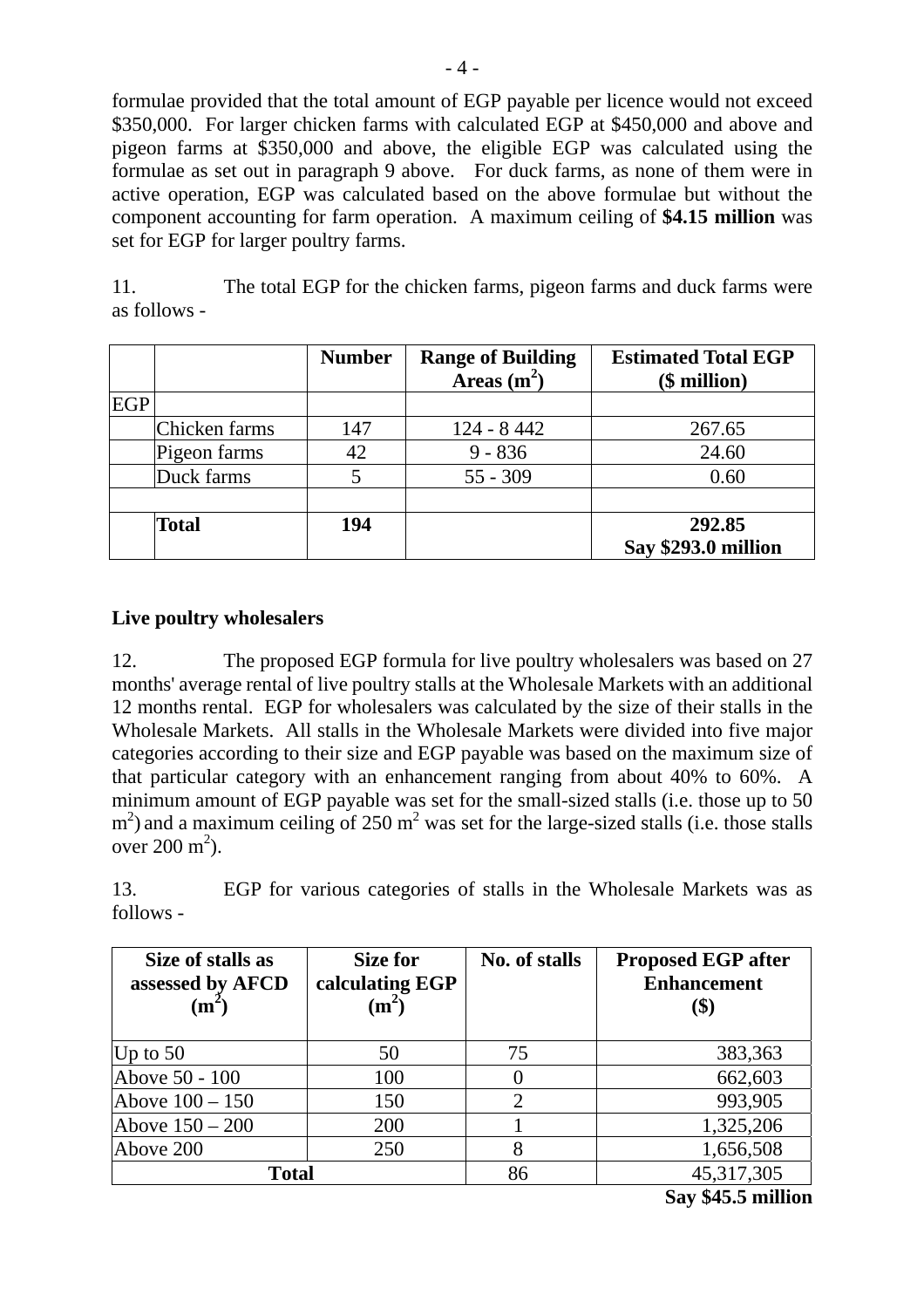#### **Live poultry transporters**

### EGP for live poultry transporters with monthly car park tenancies at the Wholesale Markets

14. The Administration proposed to provide EGP to those live poultry transporters who had monthly car park rental at the Wholesale Markets to assist them in upgrading/converting their vehicles so as to transform their business from transporting live poultry to transporting chilled/frozen poultry/meat or other business operations. The amount of EGP was set at up to **\$50,000** per vehicle. The approved EGP would be disbursed to the applicant, subject to provision by the applicant of evidence to the satisfaction of the Agriculture, Fisheries and Conservation Department proving that the proposed vehicular upgrading/conversion work had been completed. It was estimated that there were about 120 eligible transporters and the financial commitment were around **\$6 million**.

Loans to live poultry transporters without monthly car park tenancies at the Wholesale Markets

15. The Administration proposed to allocate **\$14 million** for providing an unsecured loan of up to **\$50,000** per vehicle for those without a monthly car park tenancy at the Wholesale Markets for upgrading/converting their vehicles for conveying chilled/frozen products or for other business operations. Loan applicants were required to cease their live poultry transport business within six months from the date of application or on disbursement of the loan, whichever was sooner.

#### **Local workers of the live poultry farm, wholesale, retail and transport industry**

16. A one-off grant of **\$18,000** was provided to each worker of the live poultry farm, wholesale and transport industry (including vehicle drivers, if they were not the owner of the vehicle, and porters) who became unemployed as a result of their employers ceasing operation under the proposed voluntary surrender scheme. It was estimated that there were about 1 200 eligible recipients. The funding required for providing one-off grants to farm, wholesale and transport workers was around **\$21.6 million**.

Council Business Division 2 Legislative Council Secretariat 7 November 2007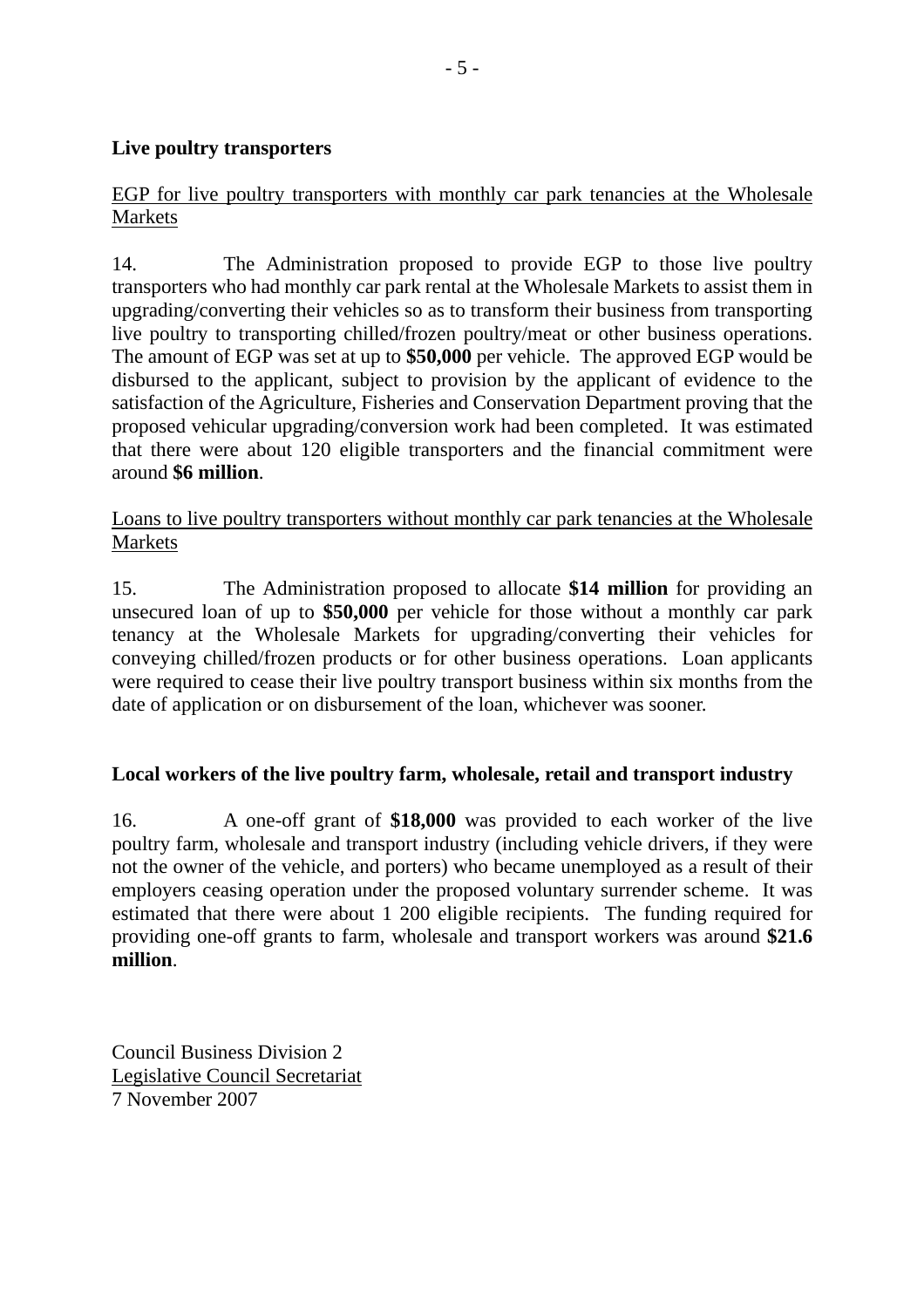#### Legislative Council Meeting on 29 November 2006

# Progress Report from Health, Welfare and Food Bureau on Motion Debate on "Relief Measures and Compensation Policies for Live Poultry Trades"

#### Purpose

During the motion debate at the meeting on 29 November 2006, the Legislative Council urged the Government to expeditiously discuss with the live poultry trade, before the commencement of the poultry slaughtering and processing plant (the Plant), to formulate a scheme that offered reasonable compensation for the traders to exit the trade with due regard to the circumstances of live poultry farmers, wholesalers, retailers, transporters and workers. It also urged the Administration to introduce, prior to the implementation of central slaughtering of live poultry, temporary relief measures for the trade when import of Mainland live poultry and birds was suspended due to avian influenza outbreaks on the Mainland in order to mitigate the severe adverse impact on the trade. The Administration sets out below the follow-up actions it has taken after passage of the said motion.

## Establishment of a poultry slaughtering and processing plant

A poultry slaughtering and processing plant will be established to centralize  $2.$ poultry slaughtering activities. When the plant comes into operation, all wholesale and retail activities of live poultry will be banned in order to completely segregate humans from poultry, thereby reducing the risk of avian influenza transmission through human contacts with poultry. We are making preparations for the establishment of the Plant and will discuss the arrangements for exiting the live poultry trade with operators who are likely to be affected by the establishment of the Plant in due course.

## Provision of Emergency Relief/Rent Waiver and Low-interest Loans to the **Trades**

 $\mathbf{3}$ Over the years, the Government had offered financial assistance to the trade affected by avian influenza outbreaks and put in considerable resources in implementing preventive measures against avian influenza to enable the trade to operate in an environment with manageable and limited risks. To forestall the adverse impact to the trade caused by intermittent avian influenza outbreaks on the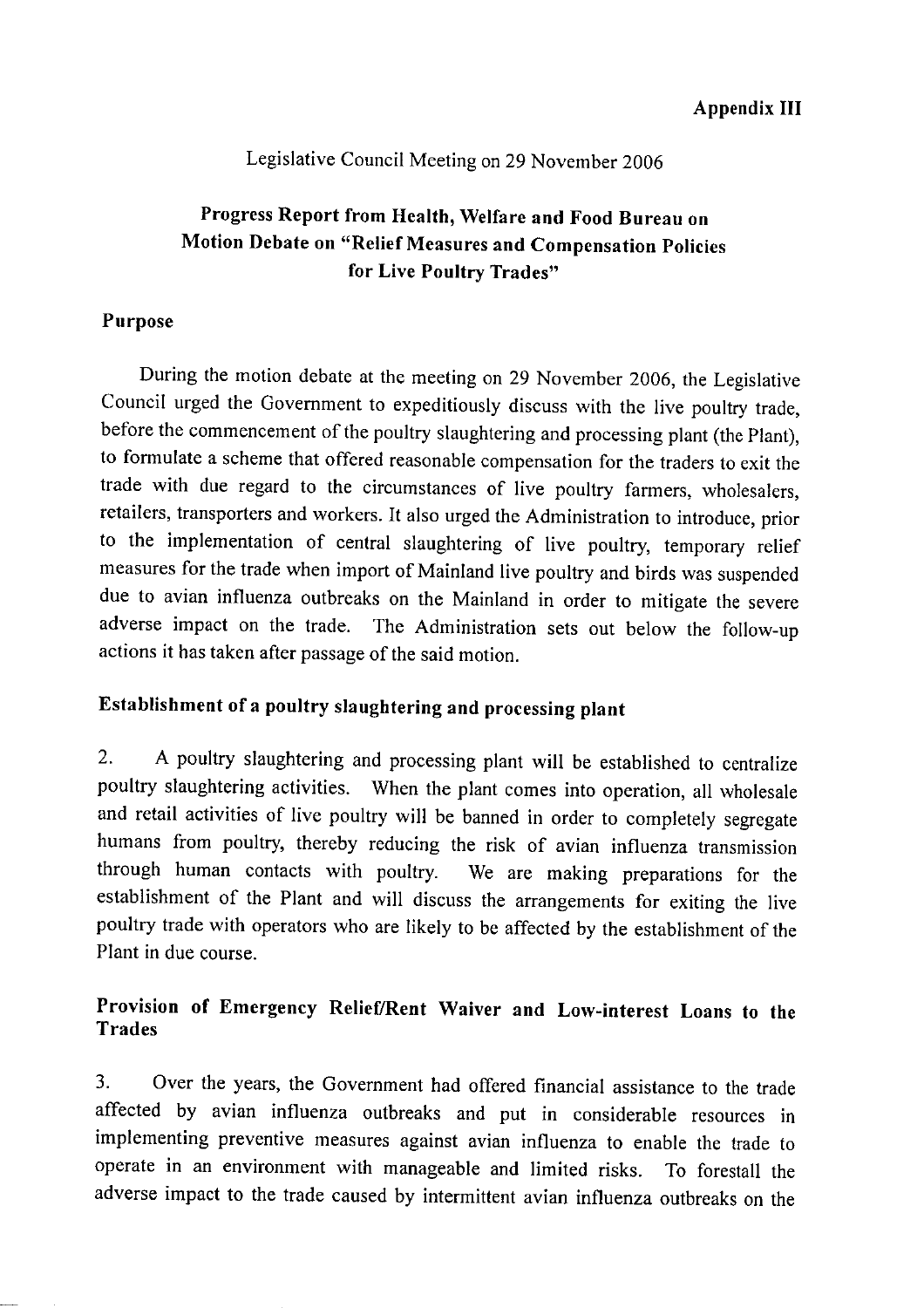Mainland that lead to suspension of Mainland poultry supply, and to further reduce the risk of an avian influenza breaking out in Hong Kong, the authorities concerned have launched a voluntary surrender scheme between July 2004 and August 2006 to encourage live poultry operators to surrender their licences or tenancies and to terminate their operations permanently in exchange for ex gratia payment or other financial assistance. Since 1997, the Administration had spent nearly \$670 million in total to assist the trade to address the risks posed by avian influenza.

In launching the voluntary surrender scheme, the Government has made it clear  $\overline{4}$ . to the trade that the scheme was intended to help poultry operators who are reluctant to operate in an increasingly stringent regulatory environment, which is necessary in order to protect public health, to exit the live poultry trade permanently or to switch to other businesses. For operators who chose to continue their poultry operations, they should be prepared to take the risk. The Government, therefore, would not offer further temporary financial assistance, such as rent waiver or ex gratia payment, to the trade when they suffer any short-term impacts caused by avian influenza outbreaks. As to loans to the trade, we are discussing with the relevant departments to set up a fund to provide transitional loans to live poultry operators who suffer a relatively long-term impact because of avian influenza outbreaks. We are studying the feasibility and details of the fund and will consult the trade in due course.

# Live Poultry Trade Workers Not Employed on Long-term Basis

 $5.$ On the request to provide emergency financial assistance to live poultry workers who are not employed on a long-term basis, the Government would like to reiterate that it is difficult to further consider the proposal in view of the lack of relevant supporting documents and evidence to ascertain the following facts: that these workers, who were not employed on a long term basis, were solely engaged in live poultry trade; the proportion of the working hours they engaged in live poultry trade against their total working hours; or that they could not or did not engage in other paid work during suspension of live poultry import.

Health, Welfare and Food Bureau February 2007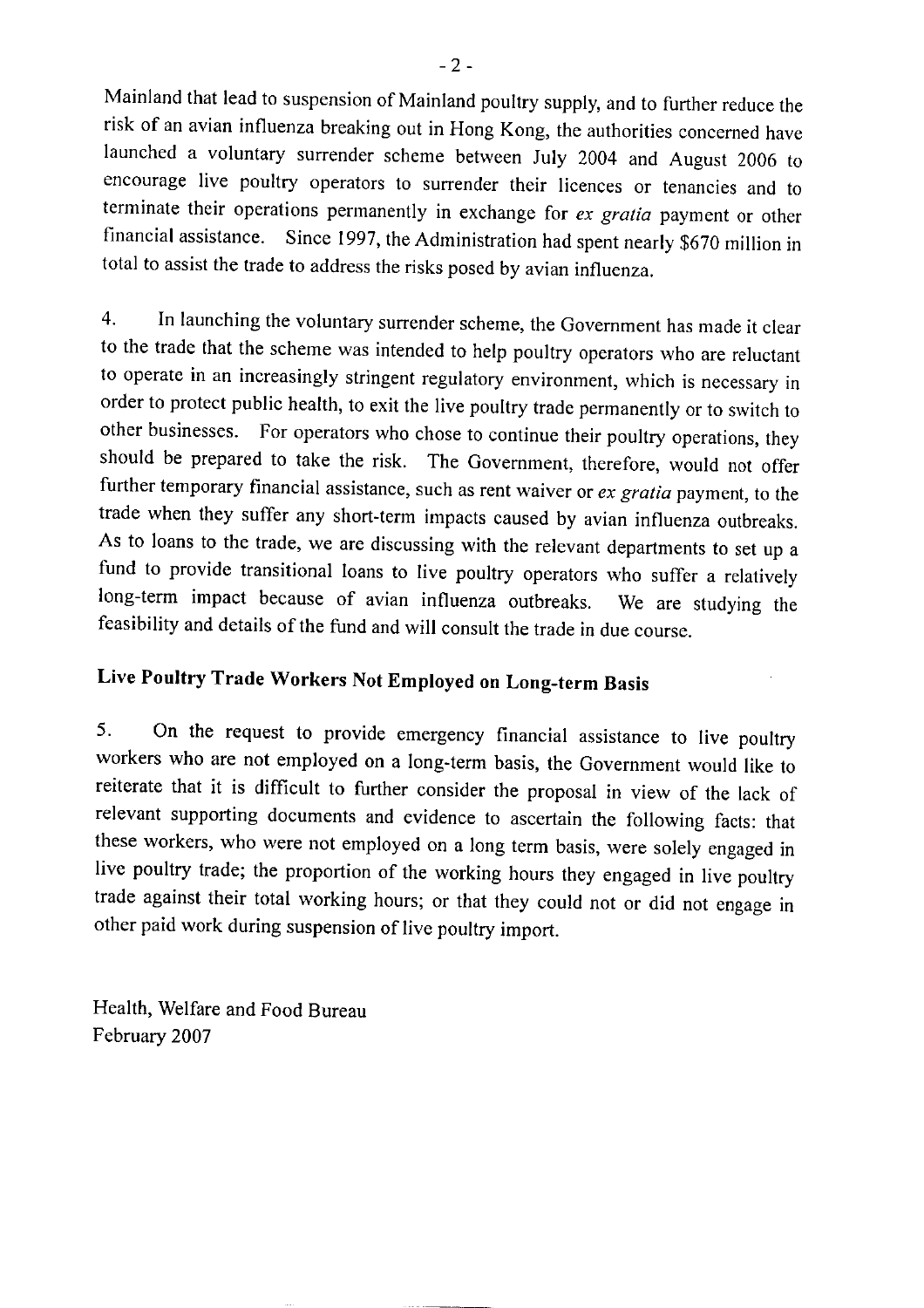# **Relevant Papers/Documents**

| <b>Meeting</b>           | <b>Meeting Date</b> | <b>Papers/Motion Passed/Council</b>                                                                                                                                                                                                                                                                                   |
|--------------------------|---------------------|-----------------------------------------------------------------------------------------------------------------------------------------------------------------------------------------------------------------------------------------------------------------------------------------------------------------------|
|                          |                     | <b>Question</b>                                                                                                                                                                                                                                                                                                       |
| Legislative Council      |                     | 30 November 2005 Motion on "Preventing avian<br>influenza" moved by Hon Fred LI<br>Wah-ming                                                                                                                                                                                                                           |
|                          | 1 March 2006        | Oral question on "Banning sale of live"<br>poultry and implementing centralized<br>slaughtering for live poultry" raised by<br>Hon WONG Yung-kan                                                                                                                                                                      |
|                          | 10 May 2006         | Oral question on "Measures to<br>segregate live poultry from customers"<br>raised by Hon Vincent FANG                                                                                                                                                                                                                 |
|                          | 5 July 2006         | Motion for adjournment on "Preventive<br>and control measures adopted and<br>emergency assistance provided to the<br>trades by the Administration with<br>regard to the repeated occurrence of<br>human infection of avian influenza on<br>the Mainland" raised by Dr Hon<br>KWOK Ka-ki                               |
|                          | 12 July 2006        | Oral question on "Future use of<br>Cheung Sha Wan Temporary<br>Wholesale Poultry Market" raised by<br><b>Hon Vincent FANG</b>                                                                                                                                                                                         |
|                          |                     | 29 November 2006 Motion on "Relief measures and<br>compensation policies for the live<br>poultry trades" moved by Hon Tommy<br><b>CHEUNG</b> Yu-yan                                                                                                                                                                   |
| <b>Finance Committee</b> | 2 July 2004         | FCR(2004-05)25<br>Subhead 700 General non-recurrent<br>New Item "Ex-gratia payment to live<br>poultry retailers surrendering their<br>licences with endorsement to sell live<br>poultry or public market tenancies"<br>New Item "Re-training and one-off<br>grants to assist affected live poultry<br>retail workers" |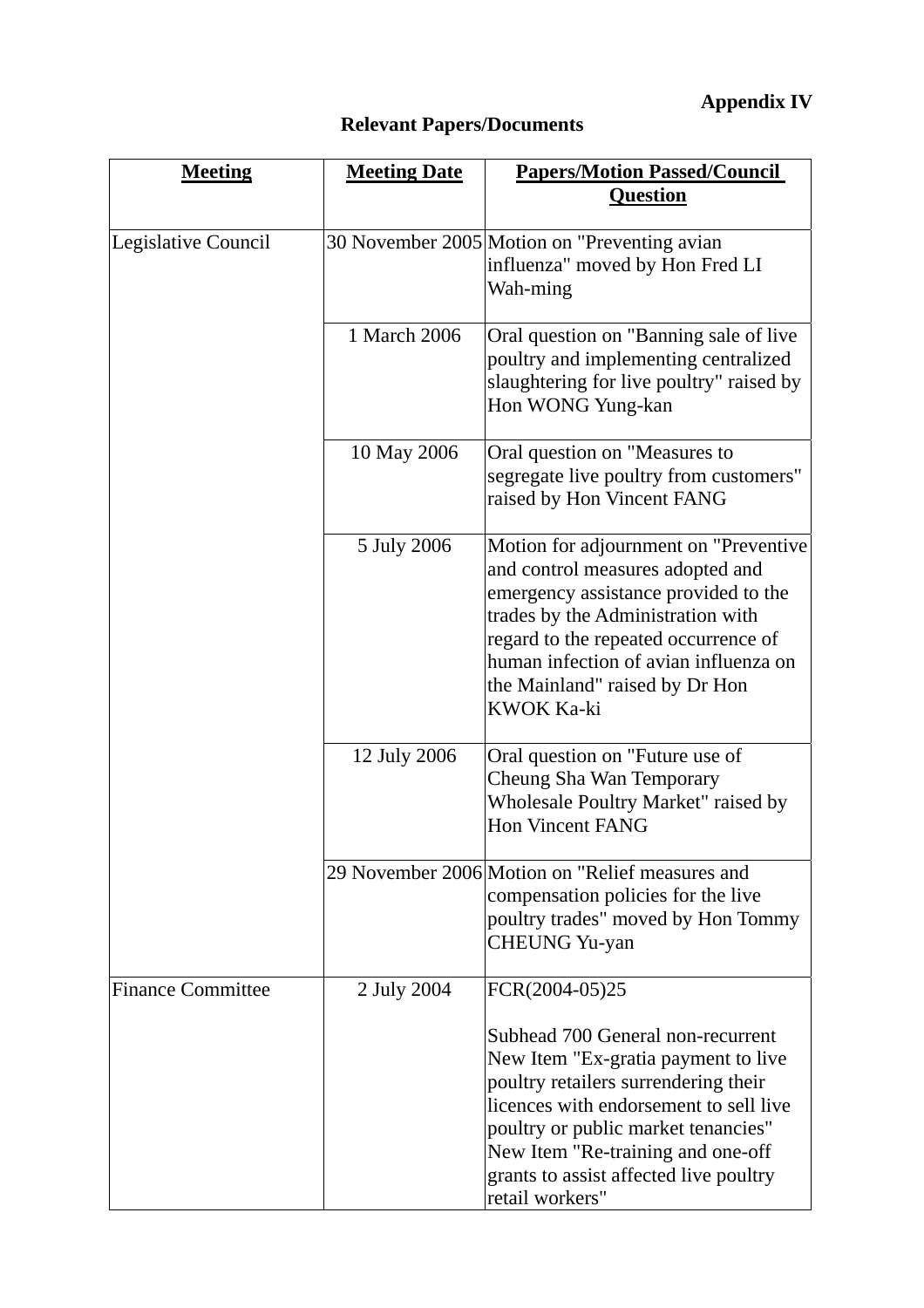| <b>Meeting</b>                                                        | <b>Meeting Date</b> | <b>Papers/Motion Passed/Council</b>                                                                                                                                                                                                                                                                 |
|-----------------------------------------------------------------------|---------------------|-----------------------------------------------------------------------------------------------------------------------------------------------------------------------------------------------------------------------------------------------------------------------------------------------------|
|                                                                       |                     | <b>Question</b>                                                                                                                                                                                                                                                                                     |
|                                                                       |                     | Loan Fund – Head 262 Primary<br>products<br>New Subhead "Loans to live poultry<br>retailers" (Approved)<br>Minutes of meeting $- LC$ Paper No.<br>FC 112/03-04                                                                                                                                      |
|                                                                       | 8 July 2005         | FCR(2005-06)28<br>Ex-gratia payment/loans for live<br>poultry farmers, wholesalers, retailers,<br>retail workers and transporters to<br>surrender their licences/tenancies<br>and/or cease operation on a permanent<br>basis (Approved)<br>Minutes of meeting $- LC$ Paper No.<br>FC 7/05-06        |
| Panel on Food Safety and<br>Environmental Hygiene<br>(the FSEH Panel) | 2 April 2004        | Consultation paper provided by the<br>Administration on "Prevention of avian<br>influenza : Consultation on long term<br>direction to minimize the risk of human<br>infection"<br>Administration's paper - Paper No.<br>CB(2) 1930/03-04(01)<br>Minutes of meeting<br>LC Paper No. CB(2) 2777/03-04 |
|                                                                       | 25 May 2004         | Administration's paper - Paper No.<br>$CB(2)$ 2492/03-04(05)<br>Minutes of meeting<br>LC Paper No. CB(2) 2949/03-04                                                                                                                                                                                 |
|                                                                       | 4 June 2004         | Minutes of meeting<br>LC Paper No. CB(2) 3243/03-04                                                                                                                                                                                                                                                 |
|                                                                       | 26 October 2004     | Administration's paper - Paper No.<br>$CB(2) 75/04-05(03)$                                                                                                                                                                                                                                          |
|                                                                       |                     | Background paper prepared by the<br>LegCo Secretariat – Paper No.                                                                                                                                                                                                                                   |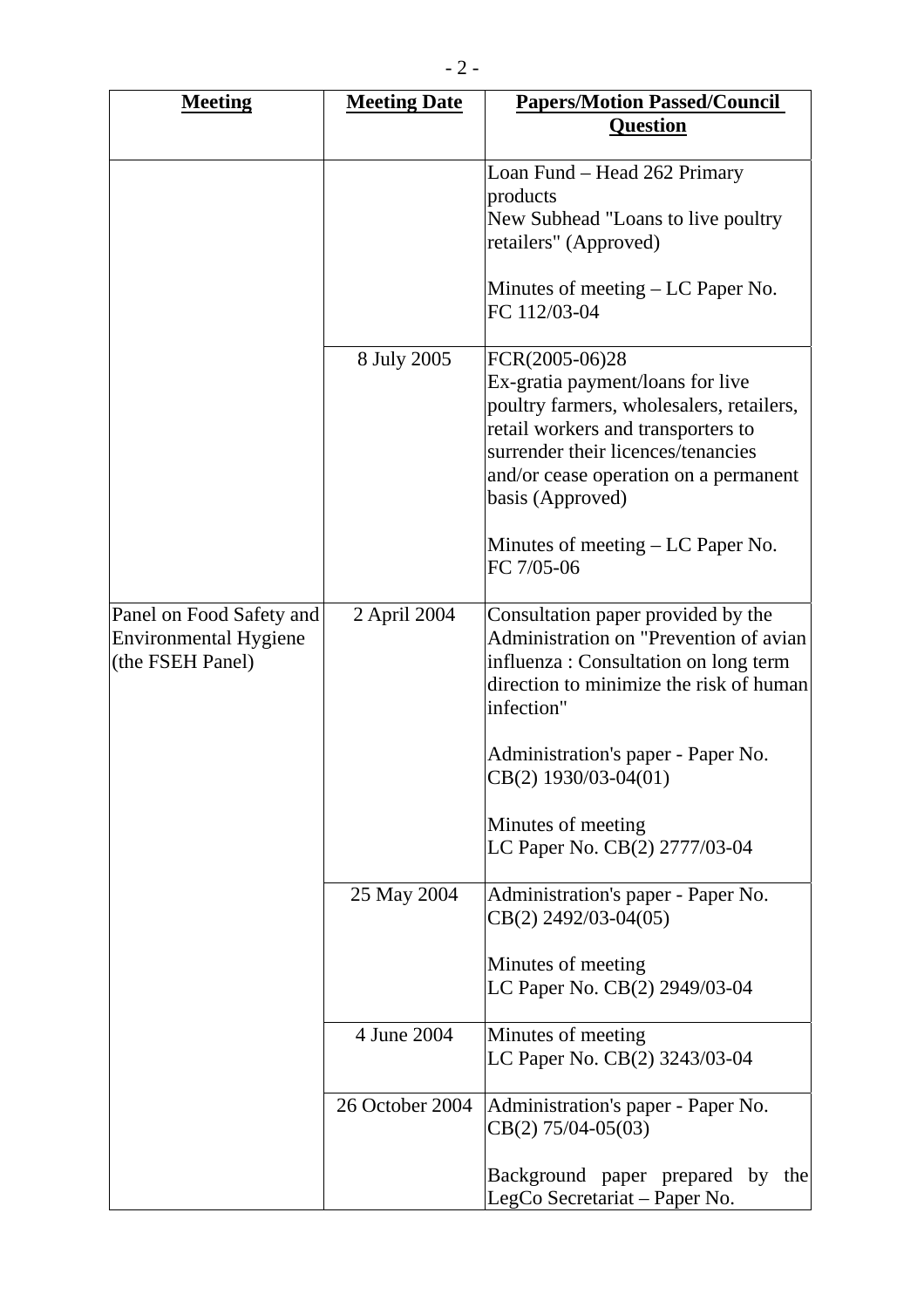| <b>Meeting</b> | <b>Meeting Date</b>                  | <b>Papers/Motion Passed/Council</b><br><b>Question</b>                                                                                                                                               |
|----------------|--------------------------------------|------------------------------------------------------------------------------------------------------------------------------------------------------------------------------------------------------|
|                |                                      |                                                                                                                                                                                                      |
|                |                                      | $CB(2) 75/04-05(04)$                                                                                                                                                                                 |
|                |                                      | Minutes of meeting                                                                                                                                                                                   |
|                |                                      | LC Paper No. CB(2) 289/04-05                                                                                                                                                                         |
|                |                                      | Follow-up papers provided by the<br>Administration<br>the<br>on<br>voluntary<br>surrender scheme for live poultry<br>retailers – Paper Nos.<br>$CB(2)$ 1189/04-05(01)-(03) & CB(2)<br>1448/04-05(01) |
|                | 11 January 2005                      | Administration's paper - Paper No.<br>$CB(2)$ 566/04-05(03)                                                                                                                                          |
|                |                                      | Minutes of meeting<br>LC Paper No. CB(2) 758/04-05                                                                                                                                                   |
|                | 7 April 2005                         | Administration's paper - Paper No.<br>$CB(2)$ 1042/04-05(01)                                                                                                                                         |
|                | 14 June 2005                         | Administration's paper - Paper Nos.<br>$CB(2)$ 1675/04-05(01)<br>$CB(2)$ 1860/04-05(04)                                                                                                              |
|                |                                      | Background brief prepared by<br>the<br>LegCo Secretariat – Paper No.<br>$CB(2)$ 1860/04-05(05)                                                                                                       |
|                |                                      | Minutes of meeting<br>LC Paper No. CB(2) 2563/04-05                                                                                                                                                  |
|                | 17 October 2005<br>(Policy briefing) | Administration's paper - Paper No.<br>$CB(2)$ 26/05-06(01)                                                                                                                                           |
|                | 14 March 2006                        | Administration's paper - Paper No.<br>$CB(2)$ 1335/05-06(03)                                                                                                                                         |
|                |                                      | Background brief prepared by<br>the<br>LegCo Secretariat - Paper No.<br>$CB(2)$ 1335/05-06(05)                                                                                                       |
|                |                                      | Minutes of meeting<br>LC Paper No. CB(2) 1928/05-06                                                                                                                                                  |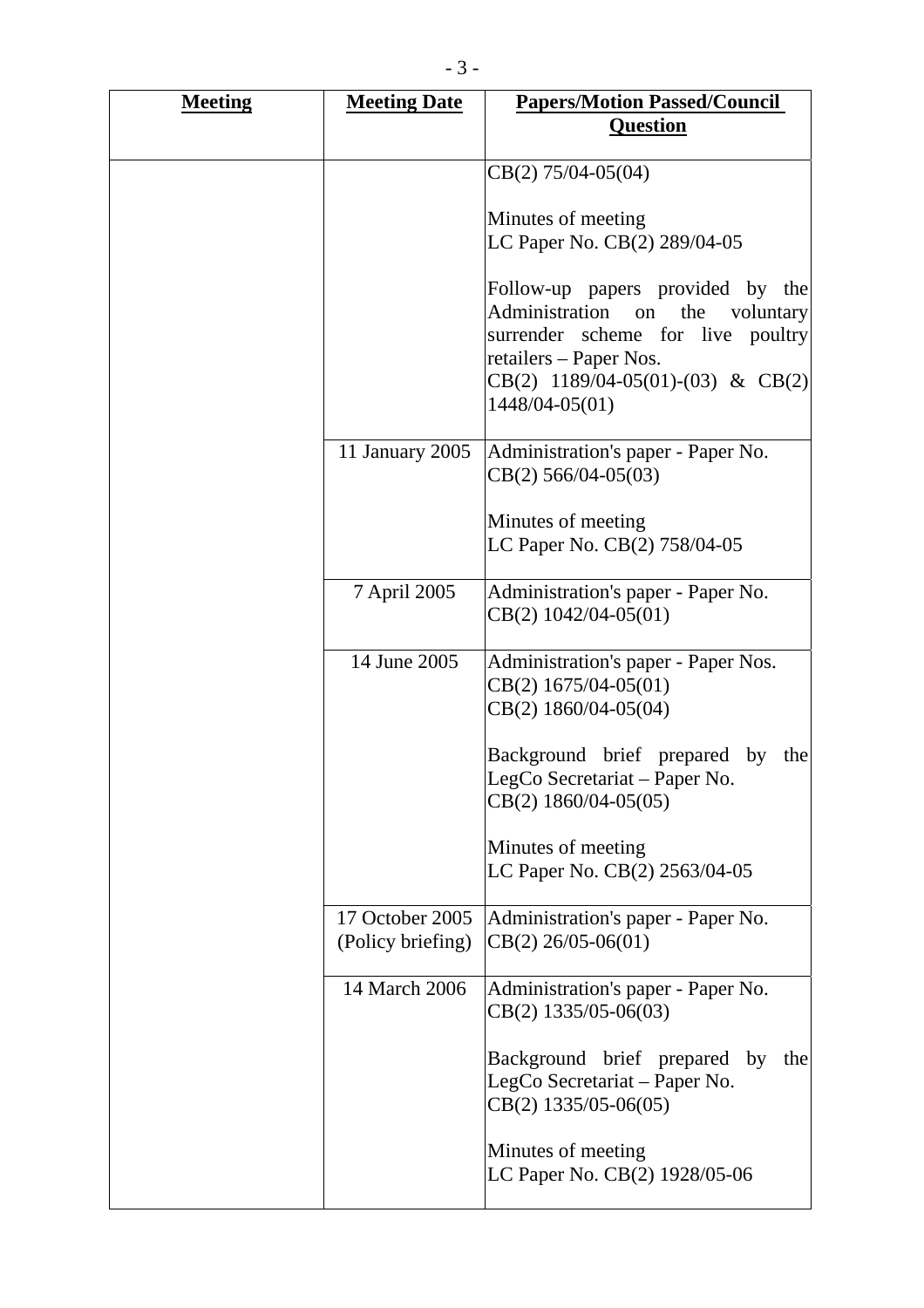| <b>Meeting</b>                                                                   | <b>Meeting Date</b>                  | <b>Papers/Motion Passed/Council</b><br><b>Question</b>                                                                                     |
|----------------------------------------------------------------------------------|--------------------------------------|--------------------------------------------------------------------------------------------------------------------------------------------|
|                                                                                  | 11 April 2006                        | Administration's paper - Paper No.<br>CB(2) 1663/05-06(03)                                                                                 |
|                                                                                  |                                      | Minutes of meeting<br>LC Paper No. CB(2) 2114/05-06                                                                                        |
|                                                                                  | 13 October 2006<br>(Policy briefing) | Administration's paper - Paper No.<br>$CB(2)$ 30/06-07(01)                                                                                 |
|                                                                                  |                                      | Minutes of meeting<br>LC Paper No. CB(2) 468/06-07                                                                                         |
|                                                                                  | 13 March 2007                        | Administration's paper - Paper No.<br>CB(2) 1258/06-07(02)                                                                                 |
|                                                                                  |                                      | Background brief prepared<br>by<br>the<br>LegCo Secretariat – Paper No.<br>CB(2) 1258/06-07(03)                                            |
|                                                                                  |                                      | Minutes of meeting<br>LC Paper No. CB(2) 1498/06-07                                                                                        |
|                                                                                  | 12 October 2007<br>(Policy Briefing) | The briefing made by the Secretary for<br>Food and Health on the Chief<br><b>Executive's Policy Address</b><br>Paper No. CB(2)53/07-08(01) |
| Joint Meeting of the<br><b>FSEH Panel and Panel on</b><br><b>Health Services</b> | 14 March 2005                        | Administration's paper - Paper No.<br>$CB(2) 1042/04-05(01)$                                                                               |
|                                                                                  |                                      | Minutes of meeting<br>LC Paper No. CB(2) 1463/04-05                                                                                        |
|                                                                                  | 17 June 2006                         | Administration's paper - Paper No.<br>$CB(2)$ 2448/05-06(01)                                                                               |
|                                                                                  |                                      | Minutes of meeting<br>LC Paper No. CB(2) 89/06-07                                                                                          |
|                                                                                  |                                      | 12 December 2006 Administration's paper - Paper No.<br>$CB(2)$ 587/06-07(01)                                                               |
|                                                                                  |                                      | Background brief prepared by<br>the<br>LegCo Secretariat – Paper No.<br>CB(2) 587/06-07(04)                                                |